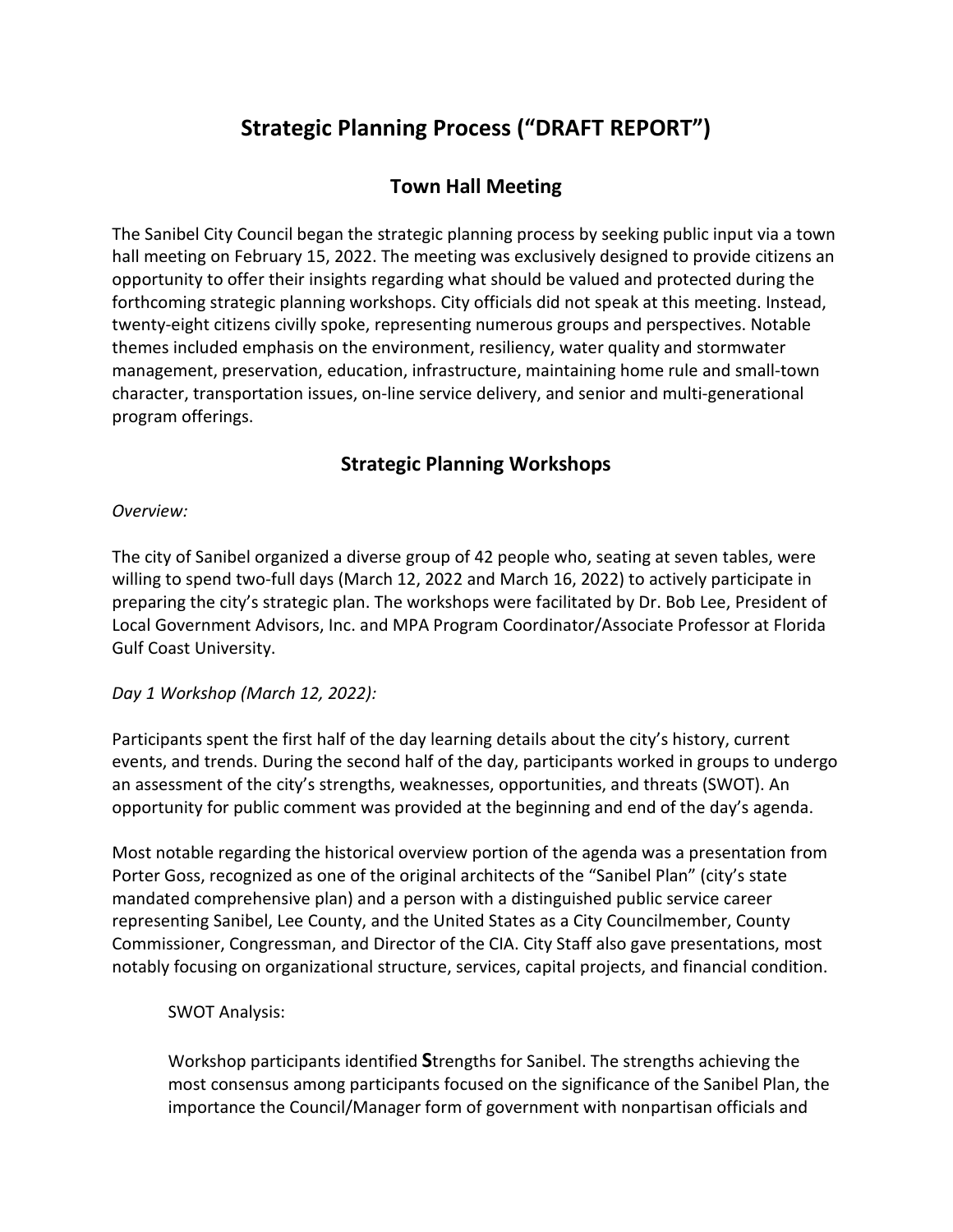talented staff, and the value of the community support systems that include nonprofit organizations and other community groups.

Workshop participants identified **W**eaknesses for Sanibel. The weaknesses achieving the most consensus among participants focused on technology improvements to improve delivery of city services, human resource challenges associated with compensation and affordable housing, an over-taxed infrastructure (roads, water, beaches) due to the city "being loved to death" by people desiring to visit the island, and traffic congestion.

Workshop participants identified **O**pportunities for Sanibel. The opportunities achieving the most consensus among participants focused on staff compensation and job classifications, technology, ARPA (American Rescue Plan Act, which is federal funding to replace loss revenues used most notably for infrastructure), renewal energy, and water quality, and transportation alternatives (causeway traffic relief/appropriate use).

Workshop participants identified **T**hreats for Sanibel. The threats achieving the most consensus among participants focused on the erosion of Home Rule powers, a changing population with less focus on environmental issues, and the overtaxing of natural resources and infrastructure, sea level rise, and water quality.

The Town Hall meeting for public input, the historical overview and presentation on current city services and financial data, and the SWOT Analysis were all pre-requisites to enable workshop participants to discuss and reach a consensus on elements of the city's strategic plan. The next section outlines those plan elements during the second day of the workshop.

#### *Day 2 Workshop (March 16, 2022):*

Participants spent the first half of the day working in groups to discuss and prepare a vision statement and a mission statement for the city's strategic plan. The vision statement is an aspirational statement that communicates what the city wants to be and be known for in the future. The mission statement is an action statement that communicates how the city intends to achieve that vision. In the afternoon, participants discussed and prepared a set of core values which are intended to guide all stakeholders in terms of what values they will use in implementing the city's mission and the strategic goals that support it.

During the second half of the day, participants discussed and prepared the set of strategic goals which directly support the mission statement. The proposed vision and mission statements, core values, and strategic goals are provided in the next section.

Recommendations for additional workshop/s and utilization of a final strategic plan will be summarized in the final section of this report.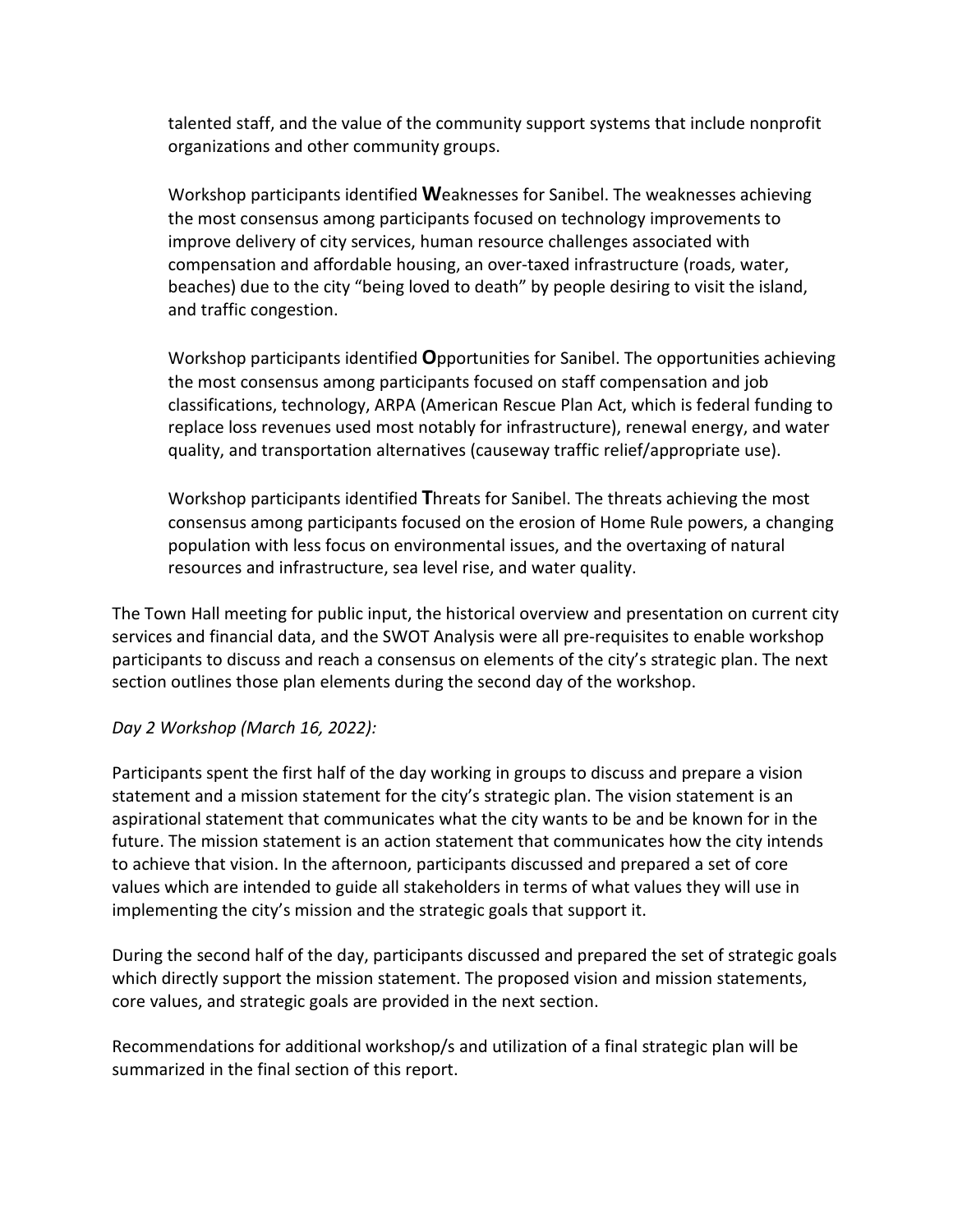# **SANIBEL STRATEGIC PLAN**

### **Vision Statement**

Sanibel is and shall remain a barrier island sanctuary; one where a diverse, multi-generational community lives in harmony with the island's wildlife, preserving natural habitats for the inspiration of future generations.

Note: While the City and the retreat participants remain committed to the Vision Statement provided in the Sanibel Plan, the above Vision Statement could serve as a more concise version of the Sanibel Plan's Vision Statement.

## **Mission Statement**

Sanibel stakeholders are stewards of the island and will collaborate to protect environmental assets, promote economic stability, strengthen community engagement, and provide exceptional services and governance.

## **Core Values**

Sanibel C A R E S

**C**onservation: Preserve the environment and small-town community.

**A**daptive: Respond to changes in circumstances and the environment.

**R**espectful: Value diverse experiences and different points of view.

**E**thical: Support honesty and transparency in all democratic processes.

**S**tewardship: Ensure fiscal responsibility and accountability, and sustainability of natural resources.

# **Strategic Goals**

1. Environmental Stewardship – Lead in environmental stewardship by engaging regional, state, and federal agencies to advocate on issues that impact local sustainability of water quality, land conservation, waste minimization, and renewable energy, and provide recurring education on the Sanibel Plan.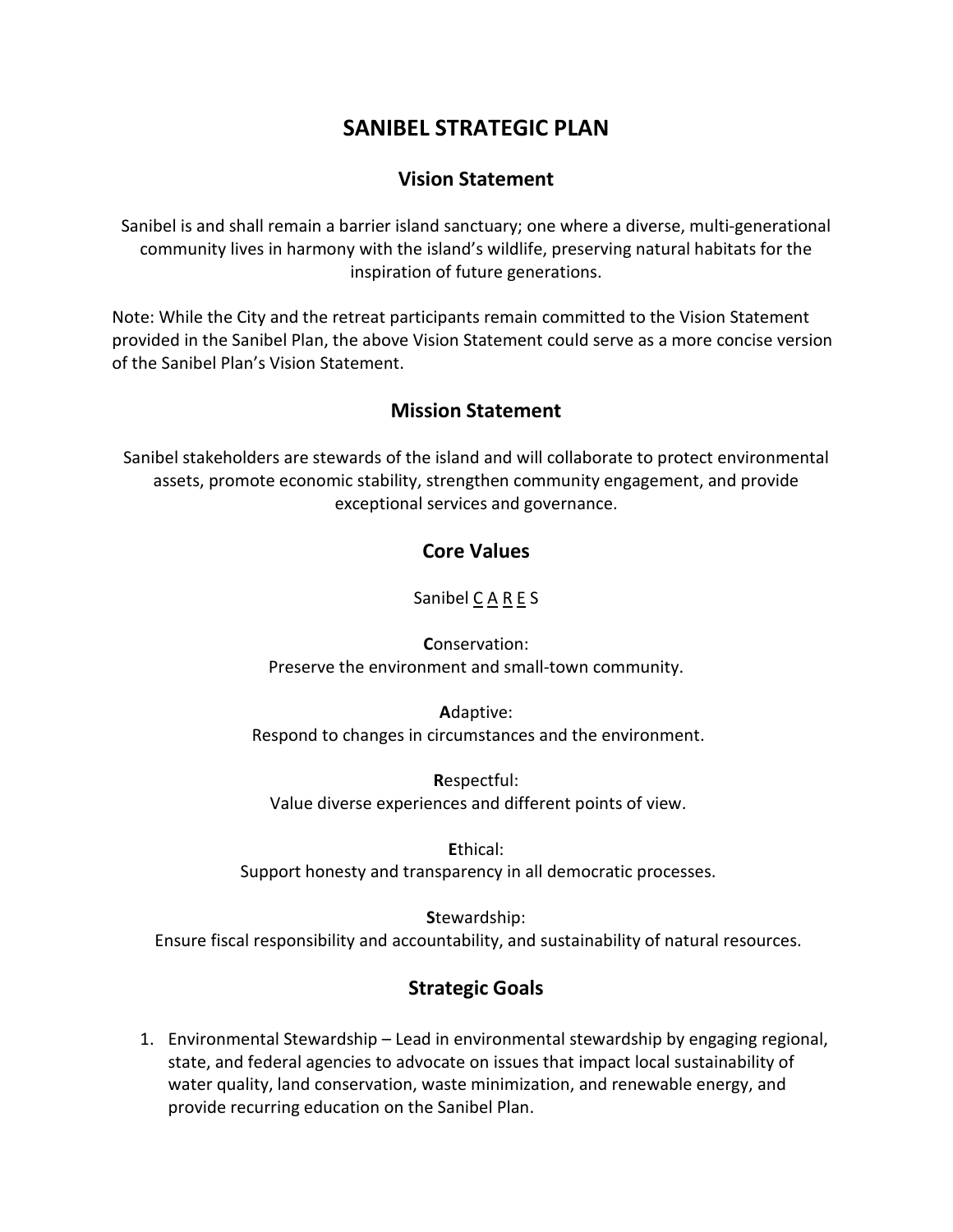- 2. Infrastructure Focus on quality-of-life infrastructure needs that sustain and protect the island's roads, pathways, bridges, sewer and stormwater systems, and coastal resiliency initiatives.
- 3. Fiscal Health Maintain and promote fiscal health of the city by providing efficient and transparent service delivery and maintain appropriate financial policies that ensure appropriate fund balances and diverse revenue streams.
- 4. Customer Service Manage human capital to achieve customer-oriented service delivery by investing in technology, maintaining competitive pay and benefits for city employees, adjusting organizational structures as needed, and supporting feasible workforce housing initiatives.
- 5. Public Safety Sustain the safety and well-being of residence and visitors of the island by ensuring that resources are provided for law enforcement and disaster preparedness, and that recreation activities are designed for a diverse multi-generational citizenry.

## **Follow-up and Recommendation**

#### *Public Comments and Adoption:*

At the aforementioned workshops, City Council expressed an interest to continue to engage the public before a final decision is made on the strategic plan. Therefore, it is recommended that this report, or an amended version of this report, be formally presented to the City Council at a public meeting where the public will again have an opportunity to comment on the contents and language provided for the Vision, Mission, Core Values, and Strategic Goals. Subsequently, the city council should adopt a final version of these statements to be incorporated into a strategic plan. Given that the Fiscal Year 2022-23 budget process is near, it is paramount that the follow-up to adopt a final version of the plan be completed in the near future.

#### *Use of the Strategic Planning Document:*

The strategic plan should be a document that is used throughout the year.

First, in terms of budgeting, city staff will be able to provide SMART (Specific, Measurable, Applicable, Realistic, Time-bound) objectives that support each strategic goal provided in the strategic plan. These SMART objectives will correlate directly with the revenues and expenses outlined in the budget giving the reader a clearer understanding on the categories and numbers within the budget.

Second, these SMART objectives can be incorporated into the city's annual employee evaluation process to ensure that employees are focusing their attention on city objectives